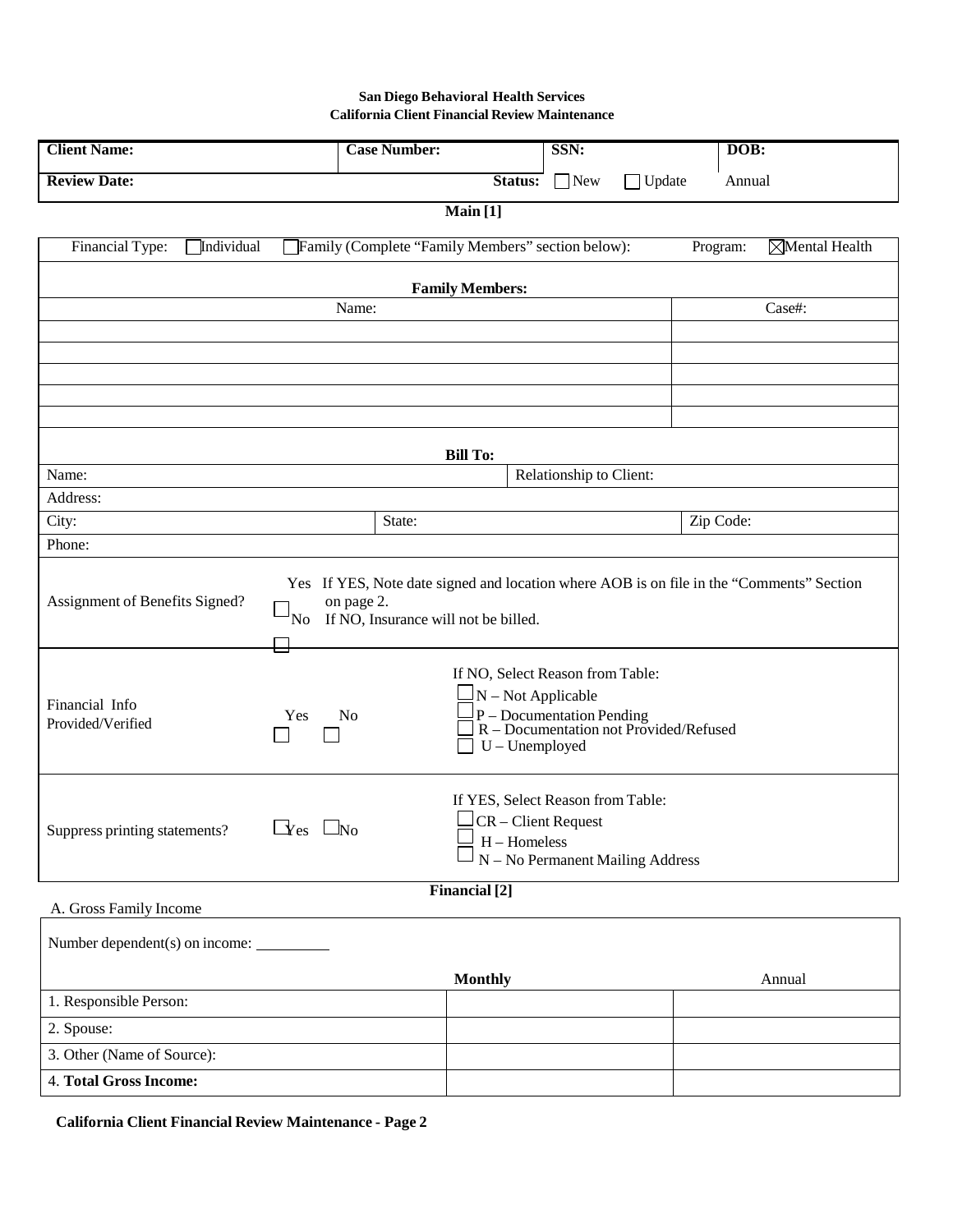| <b>Client Name:</b>                                                                                                                                                                                                                                                                                                                        | <b>Case Number:</b>                                                                                                        | SSN:         |        |  |
|--------------------------------------------------------------------------------------------------------------------------------------------------------------------------------------------------------------------------------------------------------------------------------------------------------------------------------------------|----------------------------------------------------------------------------------------------------------------------------|--------------|--------|--|
| <b>B.</b> Liquid Assets                                                                                                                                                                                                                                                                                                                    | C. Allowable Expenses                                                                                                      | Monthly      | Annual |  |
| 1. Savings Accounts                                                                                                                                                                                                                                                                                                                        | 1. Court Ordered Obligations                                                                                               |              |        |  |
| 2. Checking Accounts                                                                                                                                                                                                                                                                                                                       | 2. Child Care (necessary for employment)                                                                                   |              |        |  |
| 3. Other                                                                                                                                                                                                                                                                                                                                   | 3. Dependent Support                                                                                                       |              |        |  |
| 4. Total Liquid Assets                                                                                                                                                                                                                                                                                                                     | 4. Medical Expenses                                                                                                        |              |        |  |
| 5. Asset Allowance                                                                                                                                                                                                                                                                                                                         | 5. Medical Expenses in excess of 3% Gross<br>Income                                                                        |              |        |  |
| 6. Net Assets<br>7. Monthly Liquid                                                                                                                                                                                                                                                                                                         | 6. Mandated Deductions for Retirement Plans                                                                                |              |        |  |
| <b>Assets</b>                                                                                                                                                                                                                                                                                                                              | 7. Total Allowable Expenses                                                                                                |              |        |  |
|                                                                                                                                                                                                                                                                                                                                            | <b>UMDAP</b> Calculations                                                                                                  | <b>Box</b>   |        |  |
| Total Monthly Gross Income (From pg. 1)                                                                                                                                                                                                                                                                                                    | \$                                                                                                                         | A4           |        |  |
| <b>Subtract Total Allowable Expenses</b>                                                                                                                                                                                                                                                                                                   | \$                                                                                                                         | C7<br>$(-)$  |        |  |
|                                                                                                                                                                                                                                                                                                                                            | \$<br>Subtotal                                                                                                             | $(=\)$<br>B7 |        |  |
| Add Adjusted Monthly Liquid Assets                                                                                                                                                                                                                                                                                                         | \$                                                                                                                         | $(+)$<br>D   |        |  |
| \$<br>$(=\)$<br>D. Adjusted Gross Income                                                                                                                                                                                                                                                                                                   |                                                                                                                            |              |        |  |
| Max Annual Liability: \$                                                                                                                                                                                                                                                                                                                   | For an Override, follow Therapeutic Adjustment P&P #01-08-205 and/or Financial<br>Eligibility and Billing Manual, page 24. |              |        |  |
| For Liability Period:                                                                                                                                                                                                                                                                                                                      | Through:                                                                                                                   |              |        |  |
|                                                                                                                                                                                                                                                                                                                                            | Payment Plan [3]                                                                                                           |              |        |  |
| Payment Plan:<br>Yes                                                                                                                                                                                                                                                                                                                       |                                                                                                                            |              |        |  |
| Agreed upon Payment Amount: \$                                                                                                                                                                                                                                                                                                             | Per: $\Box$ Month $\Box$ Visit                                                                                             |              |        |  |
| Name of Insurance AOB is signed for:                                                                                                                                                                                                                                                                                                       |                                                                                                                            |              |        |  |
|                                                                                                                                                                                                                                                                                                                                            |                                                                                                                            |              |        |  |
| Date AOB Signed:                                                                                                                                                                                                                                                                                                                           | AOB on file at (Unit/Subunit):                                                                                             |              |        |  |
| Signatures <sup>[5]</sup><br>I understand that I am obligated to pay the established UMDAP deductible or the actual cost of services received during the UMDAP<br>contract year, whichever is less. I understand that I am obligated to pay for the cost of care up to the UMDAP deductible regardless of<br>when treatment is terminated. |                                                                                                                            |              |        |  |
|                                                                                                                                                                                                                                                                                                                                            |                                                                                                                            |              |        |  |
|                                                                                                                                                                                                                                                                                                                                            |                                                                                                                            |              |        |  |
|                                                                                                                                                                                                                                                                                                                                            |                                                                                                                            |              |        |  |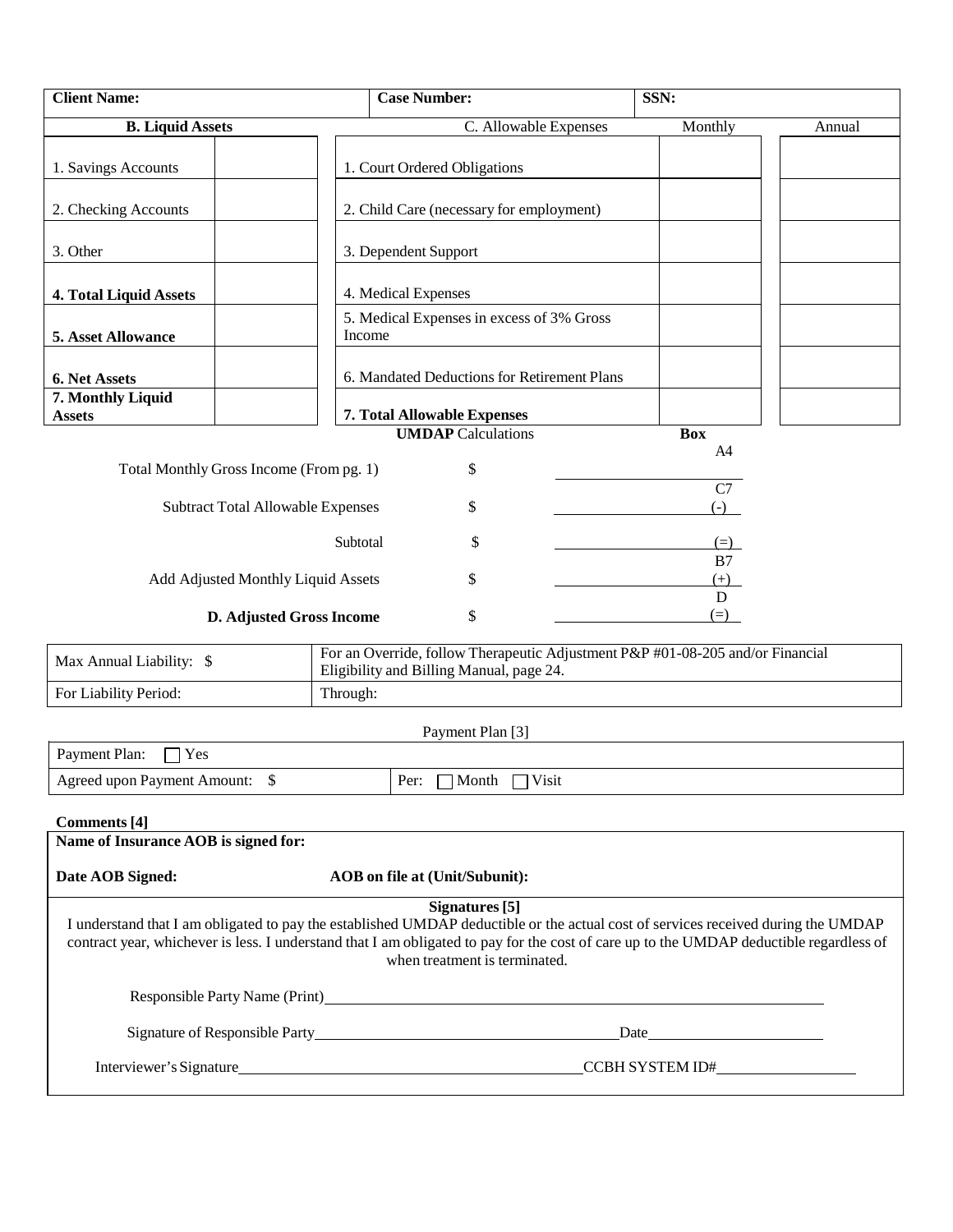## California Client Financial Review Maintenance

Main (1)

| <b>Client Name</b>                          | Last Name, First                                                                                |
|---------------------------------------------|-------------------------------------------------------------------------------------------------|
| <b>Case Number</b>                          | <b>Client Number</b>                                                                            |
| <b>SSN</b>                                  | <b>Social Security Number</b>                                                                   |
| <b>DOB</b>                                  | Date of Birth                                                                                   |
| <b>Status</b>                               | New, update, or annual UMDAP                                                                    |
| <b>Date</b>                                 |                                                                                                 |
|                                             | Date information was collected, maybe different from<br>UMDAP date.                             |
| <b>Financial Type Individual vs. Family</b> | Individual meaning only one person receiving Mental                                             |
| Notes:                                      | <b>Health Services.</b>                                                                         |
| The UMDAP will cover the whole family       | Family meaning more than one person receiving Mental                                            |
| for a year of mental health services as     | <b>Health Services.</b>                                                                         |
| long as the family members are U.S.         | (If you mark Individual and find out later that they have                                       |
| Citizens or Registered Legal Aliens.        | someone in their family receiving services you can link                                         |
|                                             | the two acct. this is an CCBH SYSTEM feature.)                                                  |
| Undocumented clients are only eligible to   |                                                                                                 |
| receive emergency services at EPU and       |                                                                                                 |
| ESU. The UMDAP will cover the whole         |                                                                                                 |
| family for a year of emergency mental       |                                                                                                 |
| health services only.                       |                                                                                                 |
| Program                                     | <b>Always Mental health</b>                                                                     |
| <b>Family Members</b>                       | All family members in the mental health system and write                                        |
|                                             | their case number beside their name. (If known)                                                 |
| <b>Bill to</b>                              | The responsible party that would receive the bill. This                                         |
|                                             | includes client.                                                                                |
| <b>Assignment of Benefits signed</b>        | Mark if you have an AOB on file with signature. Also, AOB<br>is NOT needed for Med-Cal clients. |
| <b>Financial Information Provided</b>       | If the financial information was verified, check this box.                                      |
| <b>Reason Not Verified</b>                  | If the financial information box is not checked, please                                         |
|                                             | indicate reason:                                                                                |
|                                             | $N-N/A$                                                                                         |
|                                             | P-Documentation Pending                                                                         |
|                                             | R-Doc not Provided/Refused                                                                      |
|                                             | U-Unemployed                                                                                    |
| <b>Suppress Printing Statements</b>         | Check this box if statements are not to be printed/sent to                                      |
|                                             | client.                                                                                         |
| <b>Suppress Reason</b>                      | If "Suppress Printing Statements" box is checked, please                                        |
|                                             | indicate reason:                                                                                |
| Note:                                       | <b>CR- Client Request</b>                                                                       |
| Client can request suppress printing        | H-Homeless                                                                                      |
| statement does NOT mean client will not     | N-No Perm Mail Address                                                                          |
| be responsible for UMDAP.                   | <b>MC- Minor Consent</b>                                                                        |